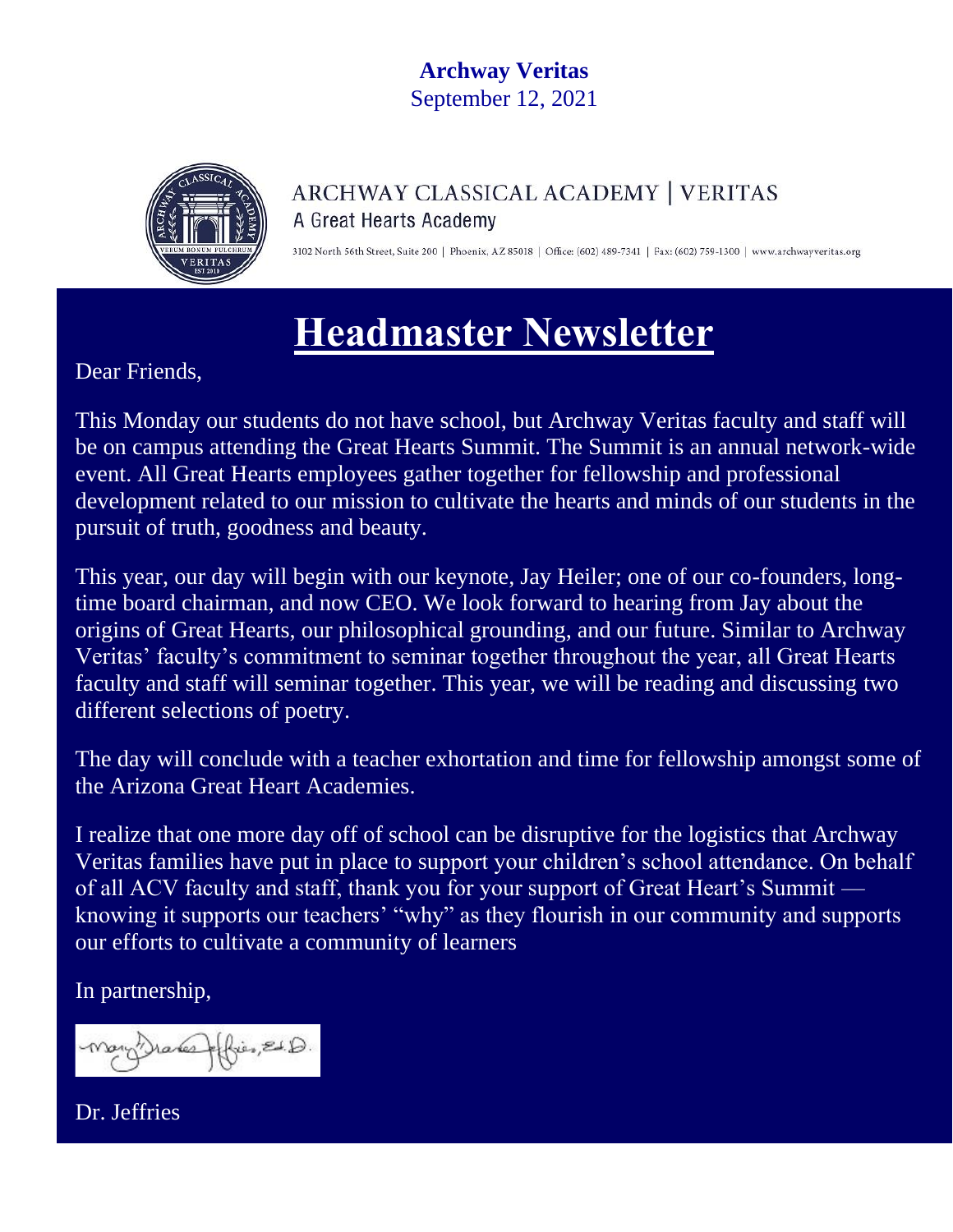# **School Dates to Note**

- September 15th: Dine Out; [Modern Market Eatery](http://track.spe.schoolmessenger.com/f/a/9I0rO4GsgM9VnbloiLutRw~~/AAAAAQA~/RgRjH1enP0QZaHR0cHM6Ly9tb2Rlcm5tYXJrZXQuY29tL1cHc2Nob29sbUIKYTgnJD5h44vILFIaYWhvc2Fja0BhcmNod2F5dmVyaXRhcy5vcmdYBAAAAAE~)
- September 21st: 24th: Usborne Book Fair
- September 21st: Donuts with Dad accompanied by [LaVida's Coffee](http://track.spe.schoolmessenger.com/f/a/tlr-WST8gA-CUwoTJ34pPw~~/AAAAAQA~/RgRjH1enP0QXaHR0cHM6Ly9sYXZpZGFvYXRzLmNvbS9XB3NjaG9vbG1CCmE4JyQ-YeOLyCxSGmFob3NhY2tAYXJjaHdheXZlcml0YXMub3JnWAQAAAAB)
- September 22nd: Sweet Treat Wednesday; [Doughvine](http://track.spe.schoolmessenger.com/f/a/WULPTp67AEO0zC9YmMkxoQ~~/AAAAAQA~/RgRjH1enP0QkaHR0cHM6Ly93d3cuZG91Z2hsaWNpb3VzZGVzc2VydC5jb20vVwdzY2hvb2xtQgphOCckPmHji8gsUhphaG9zYWNrQGFyY2h3YXl2ZXJpdGFzLm9yZ1gEAAAAAQ~~)
- September 25th: Great Hearts Telethon [Rewarding Great Teachers!](http://track.spe.schoolmessenger.com/f/a/hQ_9nCmNPzcdO1FSVuv0mQ~~/AAAAAQA~/RgRjH1enP0QoaHR0cHM6Ly90ZWxldGhvbi5ncmVhdGhlYXJ0c2FtZXJpY2Eub3JnL1cHc2Nob29sbUIKYTgnJD5h44vILFIaYWhvc2Fja0BhcmNod2F5dmVyaXRhcy5vcmdYBAAAAAE~)
- October 8th: Half-Day Release (12:00pm)
- October 11th 15th: Fall Break
- October 18th 20th: No School Parent Teacher Conferences

## **Meet the Second Grade Team**



(left to right) Mrs. Gribbin, 2D TA | Miss Marois, 2C Lead | Mr. Neese, 2C TA | Miss Velasco, 2B Lead Mrs. Mogren, 2A Lead | Miss Brown, 2D Lead | Miss Jackson, 2A TA | Ms. Rubin, 2B TA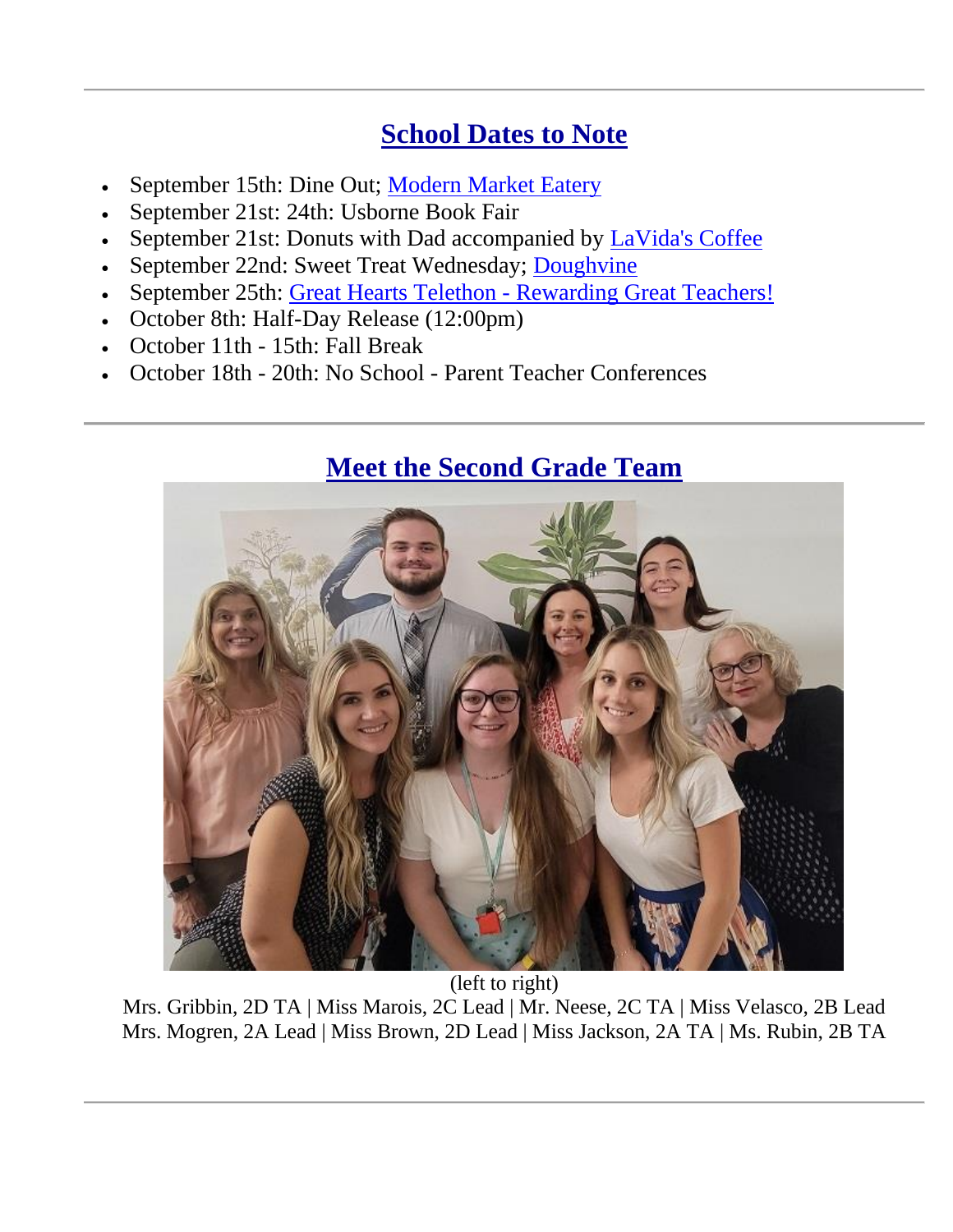# **Quarter 1 Evaluations**

On October 14 at 10:00 AM, parents should expect to see their child(ren)'s quarter 1 grades (numbers for K-2 and Specials classes; letter grades for grades 3-5) on the PowerSchool parent portal. Teachers will present a narrative account of your child's progress and grades at parent conferences October 18-20.

Sign-ups for conferences will be in the next Headmaster Newsletter on Sunday, September 26th.

#### **\*Please obey ALL traffic laws\***

No parking on the west side of 54th street Do not turn right into the main driveway from the middle lane off of 56th street Do not turn left when exiting the campus during drop off and pick up onto 56th street **\*Community Courtesy\***

Do not block driveways of homes in the neighborhood Be sure to drive the proper direction through parking lots and nearby streets Do not park in the blue parking spaces, those are for VPA students only



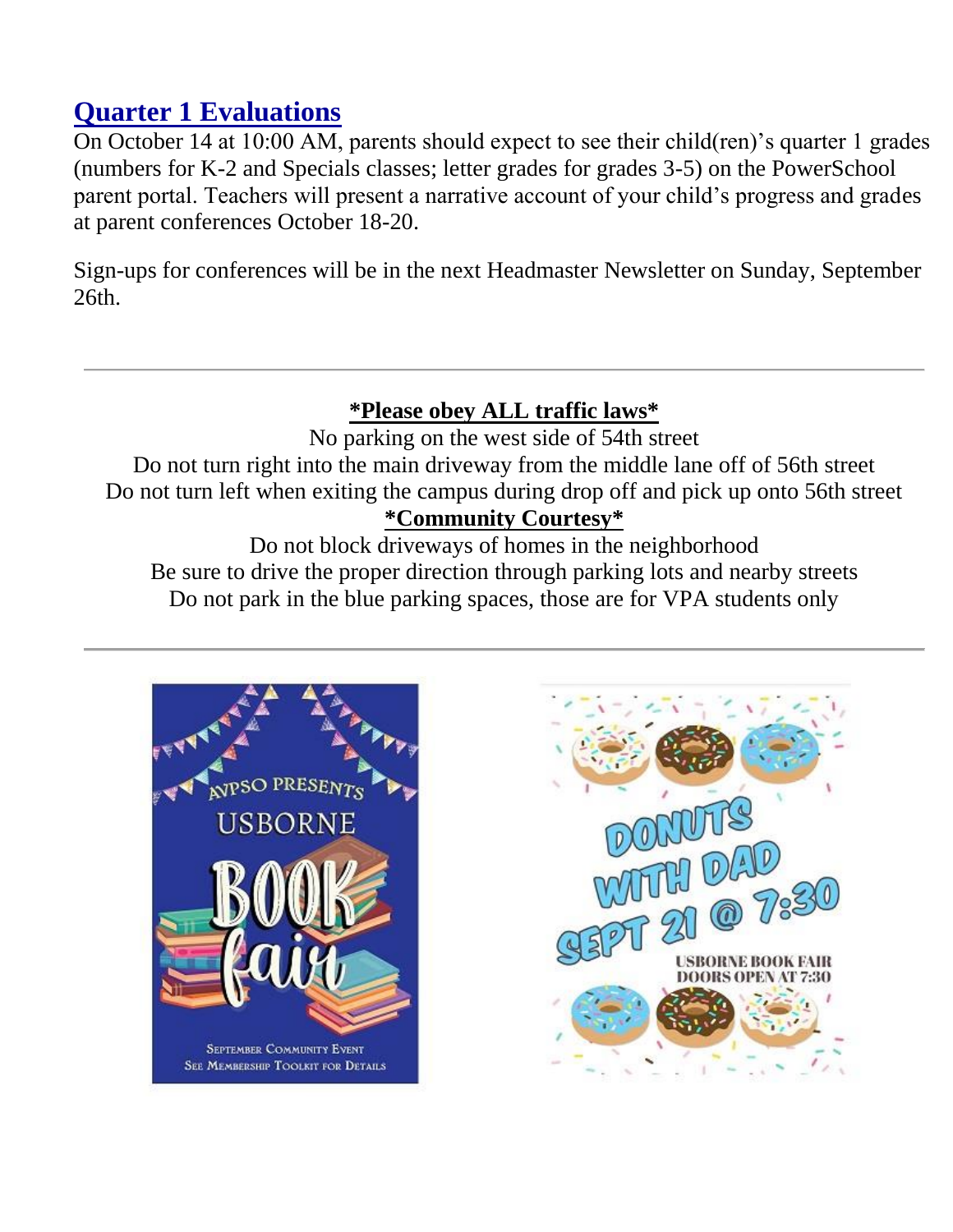## **Usborne Book Fair - September 21st - 24th**

We are thrilled to host our USBORNE Book Fair in Person! When you shop the Usborne book fair you support our young readers and wonderful teachers!

## **Meet our new Academy Giving Manager - Teresa Hennessee**

When Ms. Hennessee's son started kindergarten five years ago, she realized that Archway Veritas is more than just a school, and quickly became passionate about this academy. She served on the AVPSO board for two years and volunteered in other capacities, whenever possible.

The last year-and-a-half has afforded her plenty of time for self-reflection. Social distancing has been a great reminder of the importance of community. And it has emphasized that we need this academy. In her role as Academy Giving Manager, she is looking forward to getting back on campus and supporting our students, families, and teachers by raising the funds that make our transformative educational model possible.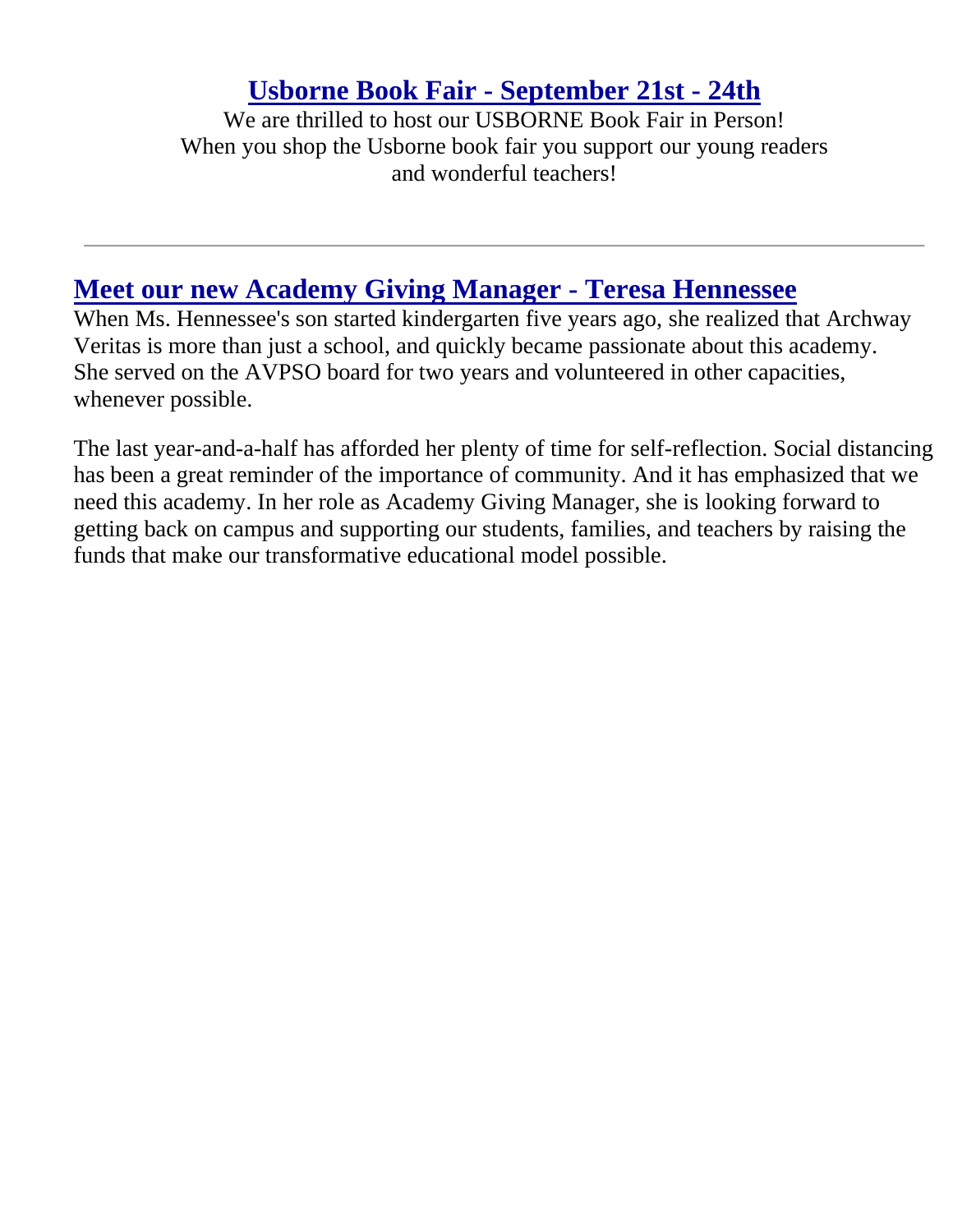

Please feel free to contact her at (602) 489-7341 x318 or [thennessee@archwayveritas.org,](mailto:thennessee@archwayveritas.org) or stop by to say "hi."

## **Special Events**

At Archway Veritas our students get to enjoy special events such as class field trips, the AZ Ballet, the Phoenix Symphony, and much more! As you can imagine, there are costs associated with these events. To help offset these costs, the school is asking for a [per](http://track.spe.schoolmessenger.com/f/a/QUs27bs9dYJ73AKrC0qYbg~~/AAAAAQA~/RgRjH1enP0TjaHR0cDovL3RyYWNrLnNwZS5zY2hvb2xtZXNzZW5nZXIuY29tL2YvYS9xQTMyOVhGWldRR05EcXUwb2VER2Nnfn4vQUFBQUFRQX4vUmdSZmNkNWRQMFF5YUhSMGNITTZMeTloY21Ob2QyRjVkbVZ5YVhSaGN5NWpiMjVtYVdkcGJ5NWpiMjB2YzJWaGNtTm9QMk5wWkQwek9EbFhCM05qYUc5dmJHMUNDZ0FBM2FxUVhlQk9fWUJTR21Gb2IzTmhZMnRBWVhKamFIZGhlWFpsY21sMFlYTXViM0puV0FRQUFBQUJXB3NjaG9vbG1CCmE4JyQ-YeOLyCxSGmFob3NhY2tAYXJjaHdheXZlcml0YXMub3JnWAQAAAAB)  [student](http://track.spe.schoolmessenger.com/f/a/QUs27bs9dYJ73AKrC0qYbg~~/AAAAAQA~/RgRjH1enP0TjaHR0cDovL3RyYWNrLnNwZS5zY2hvb2xtZXNzZW5nZXIuY29tL2YvYS9xQTMyOVhGWldRR05EcXUwb2VER2Nnfn4vQUFBQUFRQX4vUmdSZmNkNWRQMFF5YUhSMGNITTZMeTloY21Ob2QyRjVkbVZ5YVhSaGN5NWpiMjVtYVdkcGJ5NWpiMjB2YzJWaGNtTm9QMk5wWkQwek9EbFhCM05qYUc5dmJHMUNDZ0FBM2FxUVhlQk9fWUJTR21Gb2IzTmhZMnRBWVhKamFIZGhlWFpsY21sMFlYTXViM0puV0FRQUFBQUJXB3NjaG9vbG1CCmE4JyQ-YeOLyCxSGmFob3NhY2tAYXJjaHdheXZlcml0YXMub3JnWAQAAAAB) donation for the school year by following the link [here.](http://track.spe.schoolmessenger.com/f/a/QUs27bs9dYJ73AKrC0qYbg~~/AAAAAQA~/RgRjH1enP0TjaHR0cDovL3RyYWNrLnNwZS5zY2hvb2xtZXNzZW5nZXIuY29tL2YvYS9xQTMyOVhGWldRR05EcXUwb2VER2Nnfn4vQUFBQUFRQX4vUmdSZmNkNWRQMFF5YUhSMGNITTZMeTloY21Ob2QyRjVkbVZ5YVhSaGN5NWpiMjVtYVdkcGJ5NWpiMjB2YzJWaGNtTm9QMk5wWkQwek9EbFhCM05qYUc5dmJHMUNDZ0FBM2FxUVhlQk9fWUJTR21Gb2IzTmhZMnRBWVhKamFIZGhlWFpsY21sMFlYTXViM0puV0FRQUFBQUJXB3NjaG9vbG1CCmE4JyQ-YeOLyCxSGmFob3NhY2tAYXJjaHdheXZlcml0YXMub3JnWAQAAAAB)

If you are fingerprint cleared and will be attending one of the class filed trip as an approved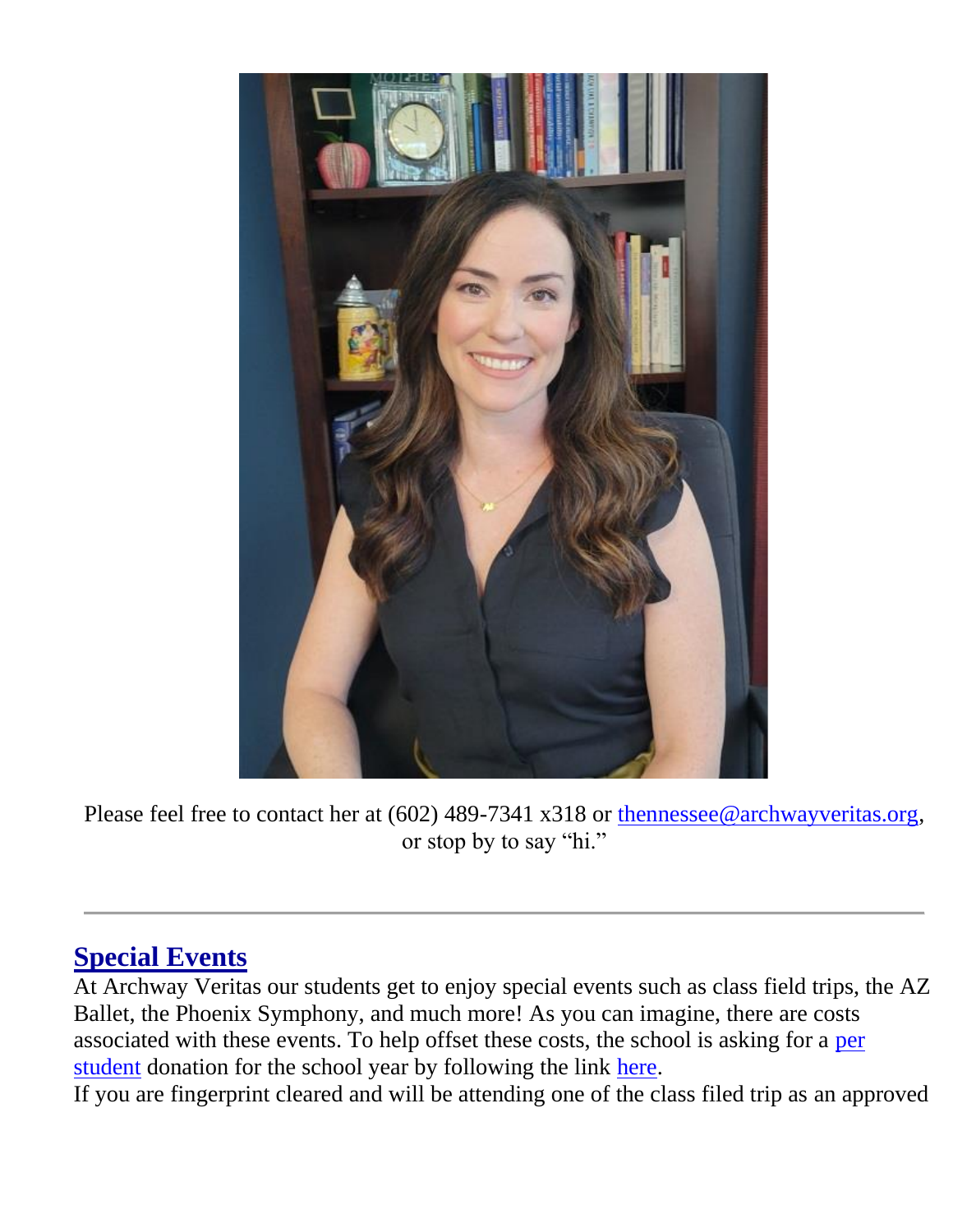chaperone, you can pay for your chaperone donation [here.](http://track.spe.schoolmessenger.com/f/a/QUs27bs9dYJ73AKrC0qYbg~~/AAAAAQA~/RgRjH1enP0TjaHR0cDovL3RyYWNrLnNwZS5zY2hvb2xtZXNzZW5nZXIuY29tL2YvYS9xQTMyOVhGWldRR05EcXUwb2VER2Nnfn4vQUFBQUFRQX4vUmdSZmNkNWRQMFF5YUhSMGNITTZMeTloY21Ob2QyRjVkbVZ5YVhSaGN5NWpiMjVtYVdkcGJ5NWpiMjB2YzJWaGNtTm9QMk5wWkQwek9EbFhCM05qYUc5dmJHMUNDZ0FBM2FxUVhlQk9fWUJTR21Gb2IzTmhZMnRBWVhKamFIZGhlWFpsY21sMFlYTXViM0puV0FRQUFBQUJXB3NjaG9vbG1CCmE4JyQ-YeOLyCxSGmFob3NhY2tAYXJjaHdheXZlcml0YXMub3JnWAQAAAAB)

## **Message from the Health Office**

*While masks are not mandatory, we encourage all families to make the best decision for their family.*



**As always,** students **MUST** stay home when they are sick.

As our partner in helping keep classrooms healthy, it is imperative that you keep your students home if they are showing symptoms of being ill. This includes fever or chills, cough, shortness of breath or difficulty breathing, fatigue, muscle or body aches, headache, nausea or vomiting and diarrhea.

> **If your child comes to school sick,** *they will be sent home***. Our aim is to provide a safe campus for everyone.**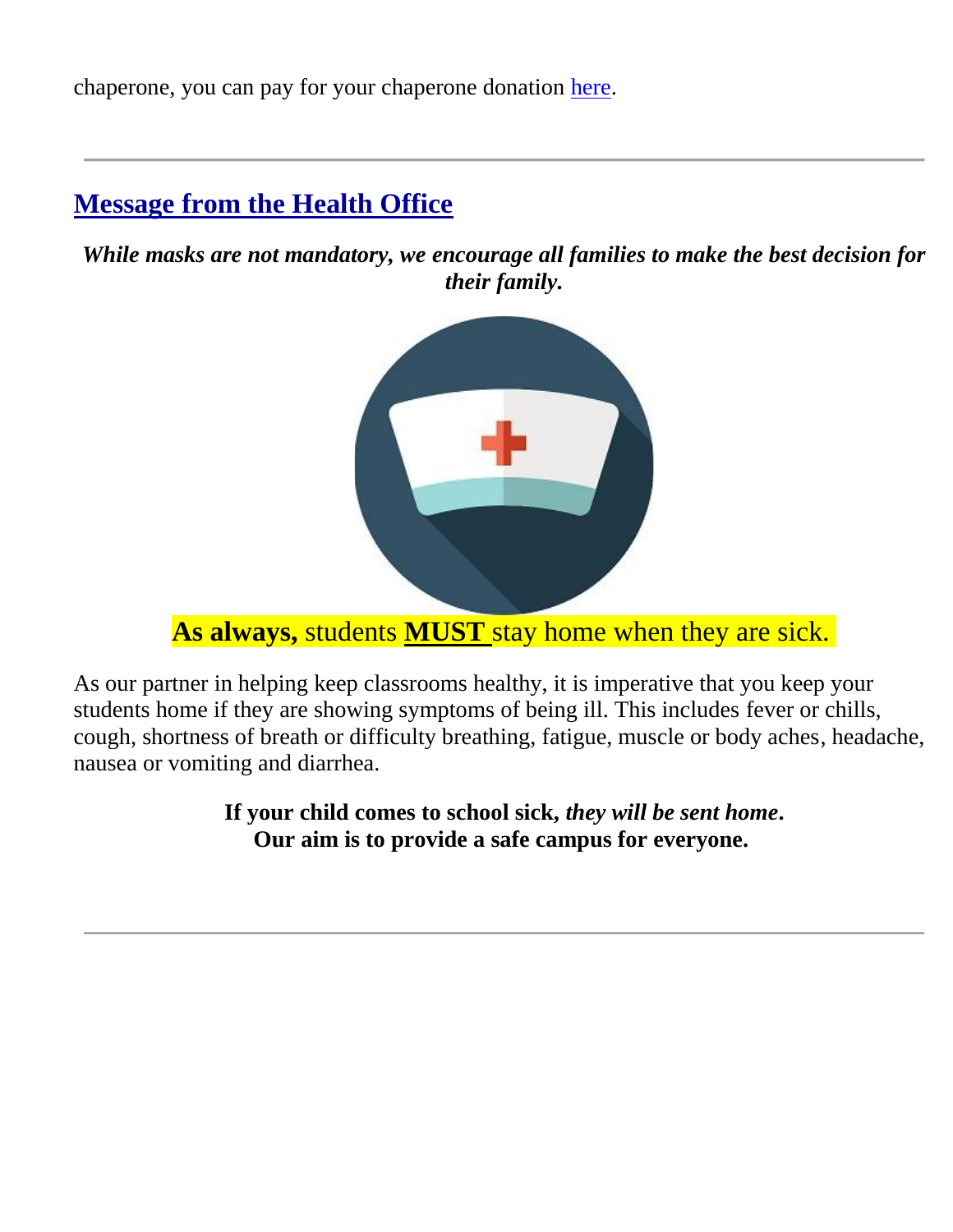

**SAVE THE DATE September 25, 2021**

Community goal is to RECEIVE 100 CALLS during the Teacher Excellence Fund Event. Help us reach our goal and our wonderful Archway scholars will participate in a community wide pizza party. Calls **must be made during** the telethon to count towards our goal and no amount is too small. Save the date, Sept. 25th and call **480-685-9940** to donate to this wonderful cause of supporting our teachers.

#### **#challengeaccepted**